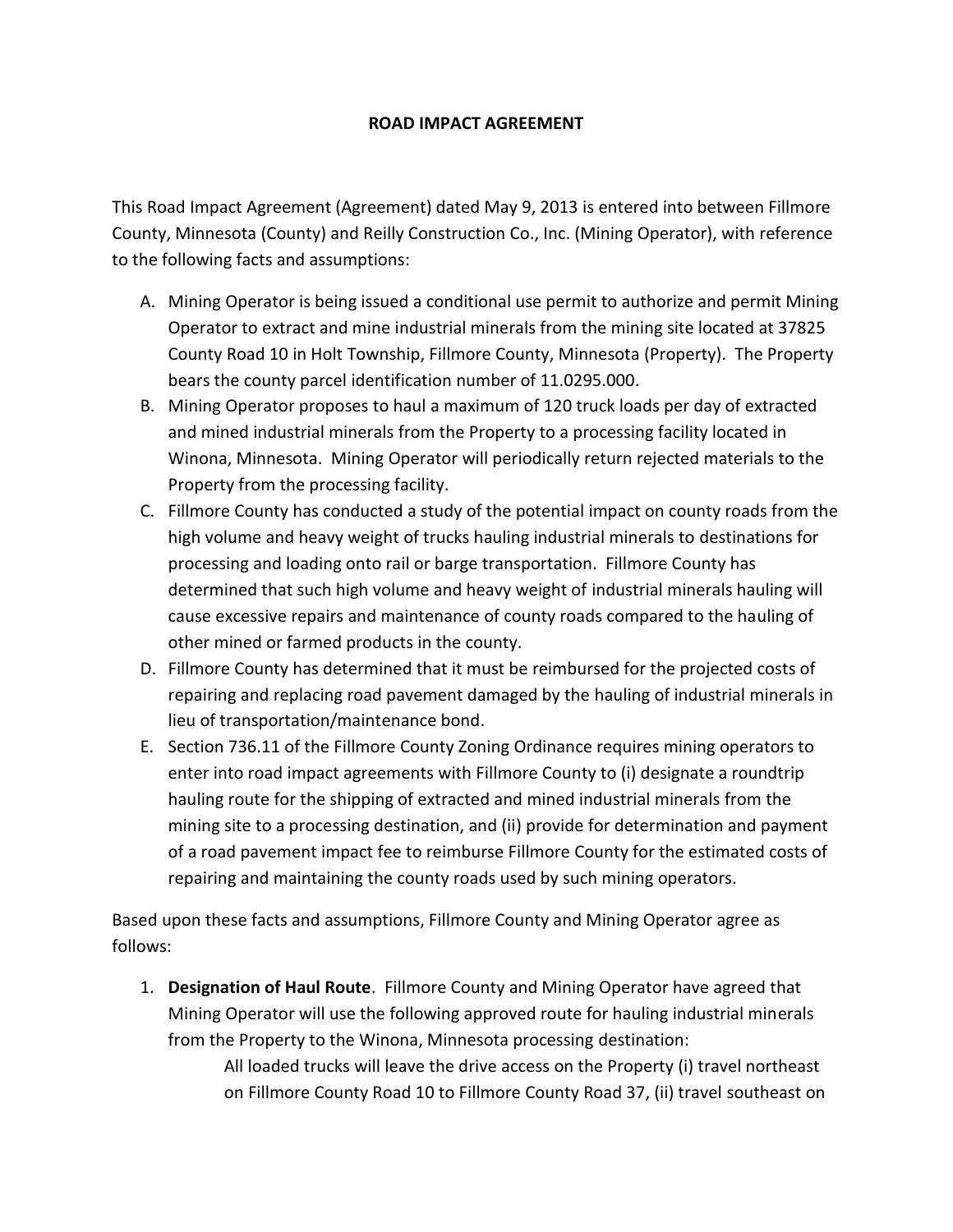Fillmore County Road 37 to State Highway 43, (iii) travel north on State Highway 43 through the City of Rushford and into Winona County. The destination route in Winona County is north to Interstate 90, then north on State Highway 43, then north on State Highway 61 into the City of Winona. All unloaded trucks will reenter Fillmore County from State Highway 43 north of the City of Rushford, and use the same route returning through Fillmore County to the Property.

This approved haul route is required as a condition of the conditional use permit issued to Mining Operator. Mining Operator will not be entitled to use any other routes unless designated for hauling industrial minerals and returned empty trucks in Fillmore County, without the prior approval of the Fillmore County Board of Commissioners, following a public hearing before the Fillmore County Planning Commission. Mining Operator's use of any route other than the approved route is a violation of this Agreement and Mining Operator's conditional use permit, and will be a cause for Fillmore County terminating the conditional use permit.

During the term of this Agreement, County and Operator shall meet as needed to discuss Project activities and County Road construction and maintenance schedules. County agrees to keep those County Roads specified as the haul route to Project traffic during County Road construction and maintenance activities, except that County may temporarily close any of the County Roads specified as the haul route for replacement of a culvert, structure or due to an emergency. County will provide a temporary alternate haul route when reasonably practicable. Annual temporary seasonal weight limitations shall apply to all haul routes and to any alternate routes approved by County.

## Emergency Actions

Both Parties acknowledge that while County is the Jurisdictional Authority for those County Roads used as the designated haul route, certain emergency situation(s) may arise that fall under law enforcement, fire district or emergency management control. In such situations, the road may be closed to traffic, including traffic from the Project, outside the control of the County. County shall not be responsible for any harm to Operator, Operator's Representatives or the Project that may result from County Road closings that occur due to such emergencies.

If any portion of the approved haul route is closed temporarily (for a period not exceeding 10 days), Mining Operator and the Fillmore County Engineer may select and agree upon a temporary detoured hauling route for the period the approved haul route is closed temporarily. The Fillmore County Engineer shall notify the County Board and Zoning Administrator about any temporary changes to the designated haul route.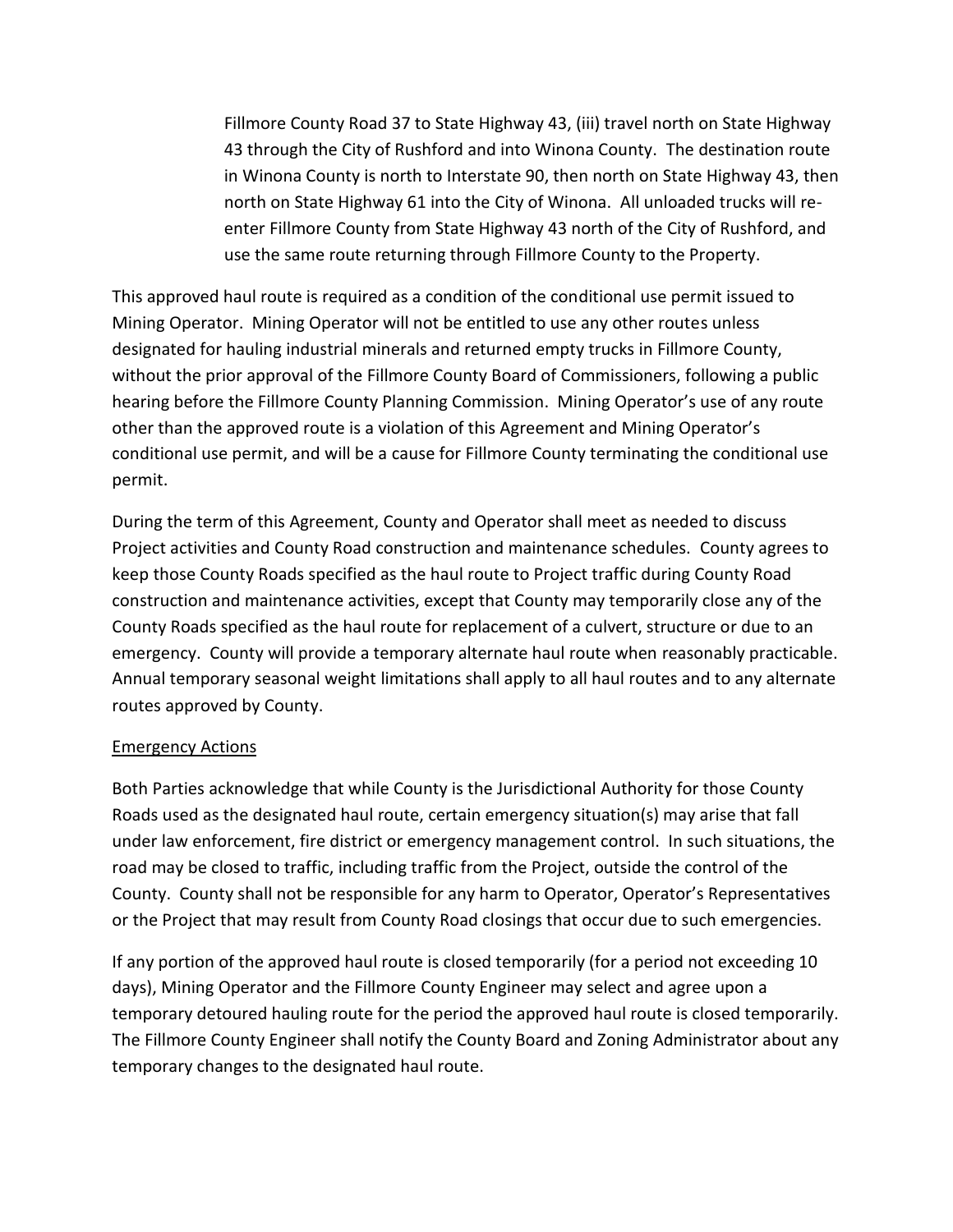- 2. **Factors Used in Determining Potential Alternative Haul Routes**. Fillmore County will use the following factors in determining the feasibility of potential alternative haul routes requested by Mining Operator in the future:
	- a) Shortest route to Mining Operator's hauling destination
	- b) Physical condition of roads requested to be used by Mining Operator
	- c) Potential disruption of town or village residents and businesses along route requested by Mining Operator
	- d) Traffic safety conditions along roads requested by Mining Operator
	- e) Use of requested roads by other heavy agricultural or industrial traffic
	- f) The position and consent of neighboring counties whose public roads would be used by Mining Operator
	- g) The use of gravel roads is prohibited according to Section 736 of the Fillmore County Zoning Ordinance unless an exception is granted as outlined in Section 736.

After consulting with Mining Operator, Fillmore County will determine the alternative haul route in Fillmore County that can be used by Mining Operator for hauling mined industrial minerals from the Property.

- 3. **Loading and Parking**. Mining Operator will assure that all loading and unloading of trucks and equipment must occur on-site at the Property, and not on any public road. Trucks and equipment cannot park on the public road, and must park on-site at the Property. NO truck or equipment shall be driven on a public road unless its load is securely covered, and complies with all Minnesota law and Department of Transportation rules and standards.
- 4. **Imposition of Road Impact Fee**. Fillmore County imposes and levies a road impact fee on Mining Operator, to reimburse Fillmore County for the projected cost of repairing and replacing road pavement damaged by Mining Operator from the anticipated hauling of a maximum of 120 truck loads of extracted and mined industrial minerals each day from the Property to a processing facility located in Winona, Minnesota. The road impact fee is based upon a current construction cost of \$232,000 per mile. The single vehicle computation is based upon an Equivalent Single Axle Load (ESAL). One ESAL is recognized to cause a quantifiable and standardized amount of damage to the pavement structure equivalent to one pass of a single 18,000 pound, dual –tire axle with all four tires inflated to 110 psi. The road pavement damage calculation and resulting impact fee is based upon (i) a pavement design for 500 vehicles per day, (ii) 20-year road design, (iii)with traffic growing to 550 vehicles per day during the 20 years, (iv) 20-year design ESALs of 110,529, (v)\$2.099 per ESAL per mile, (vi) 23 tons per load on 80,000 pound gross-weight trucks that are 2.4 ESALs, and (vii) \$0.22 per ton per mile.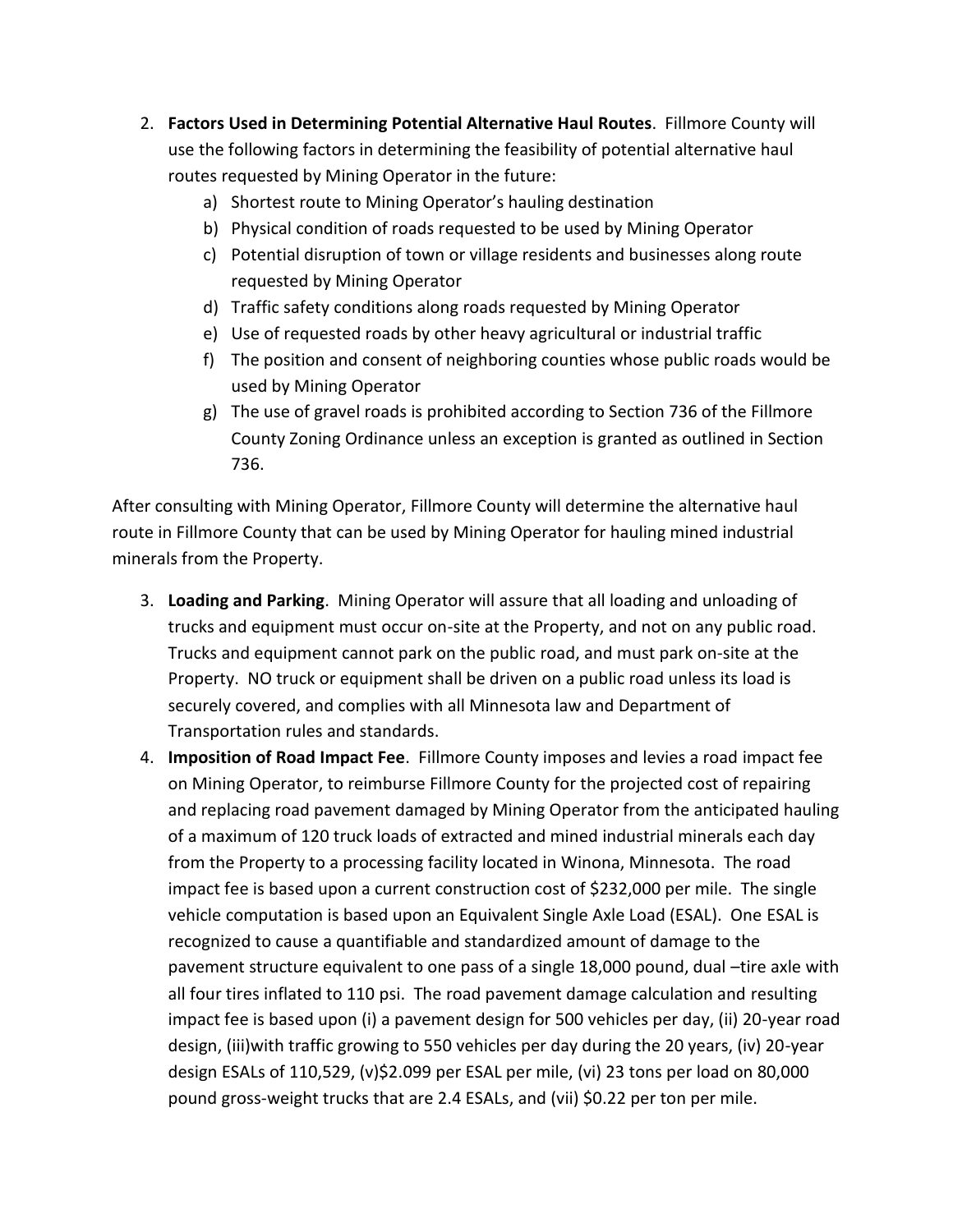Based upon this calculation, Fillmore County imposed and levies a road impact fee on Mining Operator in the amount of \$0.22 per ton per mile of each and every truck (i) of loaded industrial minerals hauled by Mining Operator from the Property on the approved haul route in Fillmore County to its destination outside of Fillmore County, and (ii) of loaded rejected materials returned to the Property on the approved haul route in Fillmore County.

County agrees to exclusively use any payments received from the Operator as part of this Agreement on County Roads used as the designated haul routes by the Operator.

- 5. **Weighing of Trucks.** Mining Operator will prepare a haul ticket for each weighed truck leaving the Property or returning to the Property, recording the net amount of mined sand or rejected materials being hauled by each truck. Mining Operator will retain all of the haul tickets for a period of at least 5 years. The Fillmore County Zoning Administrator or Engineer will be entitled to inspect and audit all of the accumulated haul tickets at any time.
- 6. **Quarterly Reports to Fillmore County**. Mining Operator will use the accumulated haul tickets to prepare quarterly reports to Fillmore County reporting:
	- a) The total number of trucks leaving the Property hauling mined industrial minerals,
	- b) The total amount (in tonnage) of mined industrial minerals hauled from the Property,
	- c) The total number of trucks returning to the Property hauling materials rejected and returned to the Property, and
	- d) The total amount (in tonnage) of materials rejected and returned to the Property.

The quarterly reports will be delivered to the Fillmore County Engineer on April 15 (for the 1<sup>st</sup> quarter), July 15 (for the 2<sup>nd</sup> quarter), October 15 (for the 3<sup>rd</sup> quarter), and January 15 (for the 4<sup>th</sup> quarter) of each and every year, reporting hauling activity for the immediately preceding quarter.

7. **Payment of Road Impact Fee**. Fillmore County will use the information contained in Mining Operator's quarterly reports to determine the amount of the road impact fee payable by Mining Operator to Fillmore County for each quarter. Fillmore County will send a quarterly statement to Mining operator for the amount of road impact fee payable by Mining Operator to Fillmore County for the preceding quarter. Mining